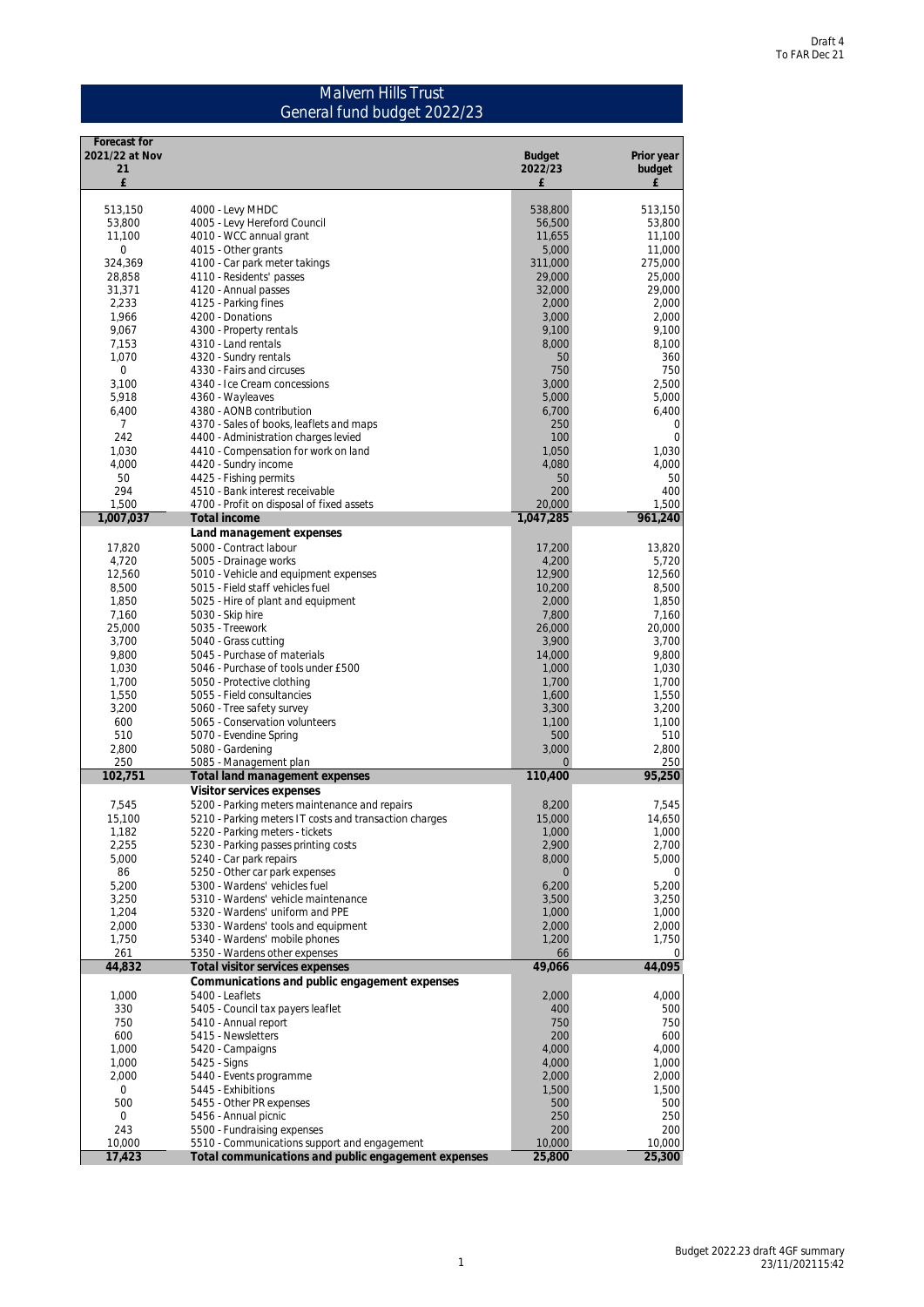#### Malvern Hills Trust General fund budget 2022/23 - cont'd

| Forecast for       |                                                                                    |                           |                    |
|--------------------|------------------------------------------------------------------------------------|---------------------------|--------------------|
| 2021/22 at Nov     |                                                                                    | <b>Budget</b>             | Prior year         |
| 21<br>£            |                                                                                    | 2022/23<br>£              | budget<br>£        |
|                    | Administration and governance expenses                                             |                           |                    |
| 2,395              | 6000 - General rates                                                               | 2,600                     | 3,200              |
| 1,254              | 6001 - Rates British Camp car park                                                 | 1,400                     | 1,300              |
| 4,300              | 6005 - Water rates                                                                 | 4,400                     | 4,300              |
| 13,000             | 6010 - Buildings maintenance                                                       | 13,000                    | 13,000             |
| 4,545              | 6015 - Electricity                                                                 | 6,000                     | 5,300              |
| 1,053              | 6016 - Pay & Display meters electricity                                            | 1,500                     | 1,060              |
| 1,371              | 6020 - Gas                                                                         | 1,600                     | 1,600              |
| 3,013              | 6025 - Telephones - landlines                                                      | 2,600                     | 3,600              |
| 1,290              | 6030 - Mobile phones (exc wardens)                                                 | 1,400                     | 1,290              |
| 30,000             | 8015 - Depreciation - land management equipment                                    | 34,000                    | 37,000             |
| 5,000              | 8020 - Depreciation - office equipment                                             | 5,000                     | 5,500              |
| 29,000             | 6045 - Insurance                                                                   | 31,000                    | 30,900             |
| 3,000              | 6050 - Office equipment maintenance                                                | 3,100                     | 3,000              |
| 1,630              | 6055 - Office equipment purchases under £500                                       | 1,500                     | 1,630              |
| 1,757              | 6060 - Photocopier                                                                 | 1,800                     | 1,750              |
| 4,500              | 6065 - IT support costs                                                            | 4,000                     | 4,500              |
| 9,115              | 6066 - IT other costs                                                              | 10,500                    | 8,050              |
| 300                | 6070 - Website                                                                     | 1,000                     | 300                |
| 28,238             | 6075 - Legal fees exc governance                                                   | 25,000                    | 15,000             |
| 1,000              | 6080 - Valuation fees                                                              | 1,100                     | 1,000              |
| 7.000              | 6085 - Audit fee                                                                   | 7,140                     | 7,000              |
| 2,160              | 6095 - HR consultant                                                               | 2,203                     | 2,160              |
| 10,650<br>500      | 6100 - Other professional fees<br>6210 - Room hire                                 | 9,500<br>1,000            | 4,650<br>300       |
| 3,000              | 6215 - Training - Board                                                            | 3,060                     | 3,000              |
| 850                | 6105 - Subscriptions                                                               | 900                       | 850                |
| 4,650              | 6110 - Bank charges                                                                | 4,750                     | 4,650              |
| 3,500              | 6040 - Postage                                                                     | 1,700                     | 1,600              |
| 3,500              | 6125 - Stationery                                                                  | 3,570                     | 3,500              |
| 350                | 6135 - Recycling                                                                   | 250                       | 220                |
| 5,000              | 6035 - Cleaning                                                                    | 5,100                     | 5,000              |
| 3,400              | 6140 - Travelling expenses                                                         | 4,500                     | 4,192              |
| 1,275              | 6145 - Miscellaneous expenses                                                      | 1,800                     | 1,750              |
| 500                | 6120 - Newspaper ads                                                               | 510                       | 500                |
| 192,094            | Total administration and governance expenses                                       | 198,483                   | 182,652            |
|                    |                                                                                    |                           |                    |
| 154,244            | 7000 - Basic salaries - Field Staff                                                | 147,500                   | 161,656            |
| 79,379             | 7005 - Basic salaries - Wardens                                                    | 86,600                    | 86,400             |
| 230,565<br>350     | 7010 - Basic salaries - office based staff<br>7015 - Basic salaries - casual staff | 230,700<br>$\overline{O}$ | 222,900<br>3,000   |
| 12,523             | 7021 - Employer's NI - Field Staff                                                 | 12,900                    | 15,696             |
| 6,812              | 7025 - Employer's NI - Wardens                                                     | 6,400                     | 8,500              |
| 23,509             | 7030 - Employer's NI - office based staff                                          | 22,800                    | 23,700             |
| 21,934             | 7040 - Pension Contributions - Field Staff                                         | 22,000                    | 26,766             |
| 9,499              | 7045 - Pension Contributions - Wardens                                             | 11,300                    | 11,300             |
| 36,750             | 7050 - Pension contributions - office based staff                                  | 38,200                    | 36,900             |
| 66,100             | 7055 - LGPS lump sum deficit contributions                                         | 69,000                    | 66,100             |
| 2,500              | 7060 - Group life assurance                                                        | 3,000                     | 2,500              |
| 6,900              | 7070 - Training - staff                                                            | 10,000                    | 6,900              |
| 2,127              | 7075 - Recruitment                                                                 | 2,000                     | 2,000              |
| 653,192            | Total staff costs                                                                  | 662,400                   | 674,318            |
| (3,255)            | Surplus/(deficit) for the year before transfers                                    | 1,136                     | (60, 375)          |
| (85,890)           | Transfer to other funds                                                            | (17,890)                  | (17,890)           |
| 18,450             | Transfers from other funds                                                         | 17,762                    | 18,450             |
| (70,695)           | Surplus/(deficit) for the year after transfers                                     | 1,008                     | (59, 815)          |
| 439,725<br>369,030 | General fund brought forward<br>General fund carried forward                       | 369,030<br>370,039        | 439,725<br>379,910 |
|                    |                                                                                    |                           |                    |

**Capital items from the General fund**

| 3.000  |
|--------|
| 2.200  |
| 900    |
| 2.000  |
| 2.000  |
| 20,000 |
| 24.000 |
| 5.000  |
| 3,500  |
| 6.000  |
| 68.600 |
|        |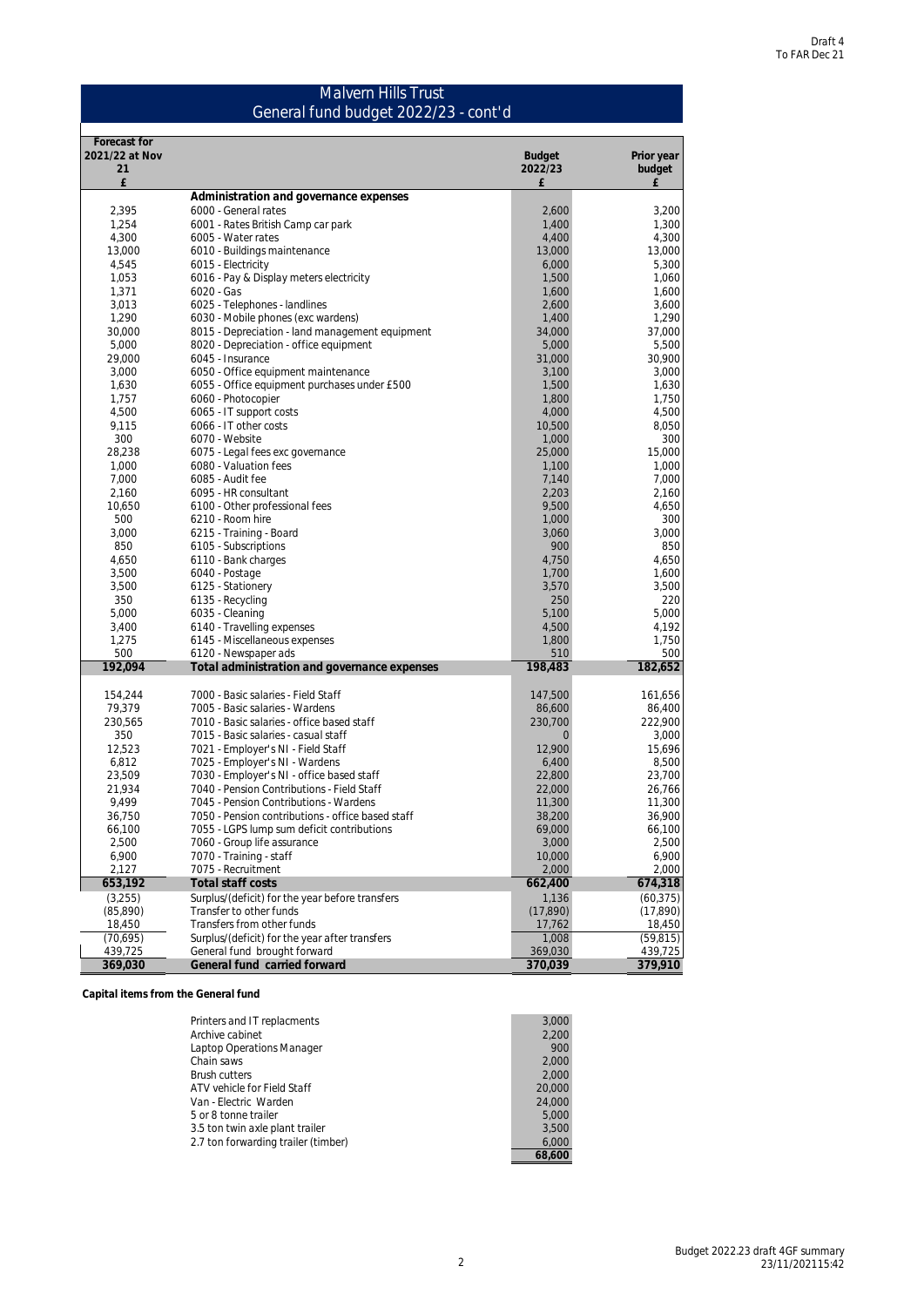| (54, 481)           |
|---------------------|
|                     |
| (54,481)<br>567,084 |
|                     |
| 512,603             |

### **Malvern Hills Trust Designated funds budget for the year ended 31st March 2023**

|                                                          |          |                         | <b>Dog</b> |                   | <b>Election</b> | <b>Tree</b> | <b>Ash</b> |                                           | $\overline{\text{CS}}$ | $\overline{\text{cs}}$ |                             | <b>HLS</b>     | <b>HLS</b>   |                |                | <b>Single</b> |           |
|----------------------------------------------------------|----------|-------------------------|------------|-------------------|-----------------|-------------|------------|-------------------------------------------|------------------------|------------------------|-----------------------------|----------------|--------------|----------------|----------------|---------------|-----------|
|                                                          |          | Unrestricte Modernisati | campaign   | <b>Fundraisin</b> | exps des        | disease     | dieback    | <b>CS North &amp; Castlemort Southern</b> |                        |                        | <b>HLS Chase Castlemort</b> |                | Southern     | <b>HLS Old</b> | <b>Grazing</b> | Payment       |           |
| N/C                                                      | d Gifts  | on of Acts              | des fund   |                   | fund            | des fund    | fund       | Central                                   | on (est)               | <b>Hills</b>           | End                         | on             | <b>Hills</b> | <b>Hills</b>   | reserve        | <b>Scheme</b> | Total     |
|                                                          |          |                         |            |                   |                 |             |            |                                           |                        |                        |                             |                |              |                |                |               |           |
| 4015 - Other grants                                      | 2,000    |                         |            |                   |                 |             |            |                                           |                        |                        | $\Omega$                    |                |              |                |                | 4,240         | 6,240     |
| 4020 - Stewardship annual grants                         |          |                         |            |                   |                 |             |            | 76,000                                    | 55,000                 | 17,832                 | 3,144                       |                |              | 5,176          |                |               | 157,152   |
| 4025 - Stewardship capital grants                        |          |                         |            |                   |                 |             |            |                                           | 5,500                  | 16,732                 |                             |                |              |                |                |               | 22,232    |
| 4310 - Land rentals                                      |          |                         |            |                   |                 |             |            | 2,279                                     | 300                    |                        |                             |                |              |                |                |               | 2,579     |
| 4325 - Licences                                          |          |                         |            |                   |                 |             |            | 5,500                                     |                        | 750                    |                             |                |              |                |                |               | 6,250     |
| Total income                                             | 2,000    | $\Omega$                |            |                   |                 |             |            | 83,779                                    | 60,800                 | 35,314                 | 3,144                       |                |              | 5,176          | $\overline{O}$ | 4,240         | 194,453   |
| 5000 - Contract labour                                   |          |                         |            |                   |                 |             |            | 4,000                                     | 5,500                  | 17,267                 | 500                         | $\cap$         |              | 1,000          |                | 2,000         | 30,267    |
| 5100 - Graziers                                          |          |                         |            |                   |                 |             |            | 62,400                                    | 40,000                 | 15,000                 |                             |                |              | 1,382          |                |               | 118,782   |
| 5110 - Stewardship schemes direct costs                  |          |                         |            |                   |                 |             |            | 3,000                                     | 5,000                  | 2,219                  | 2,083                       |                |              | 500            |                |               | 12,802    |
| 5035 - Treework                                          |          |                         |            |                   |                 |             | 68,000     |                                           |                        |                        |                             |                |              |                |                |               | 68,000    |
| 5400 - Leaflets                                          |          |                         | 1,501      |                   |                 |             |            |                                           |                        |                        |                             |                |              |                |                |               | 1,501     |
| 5450 - Outside events                                    |          |                         | 500        |                   |                 |             |            |                                           |                        |                        |                             |                |              |                |                |               | 500       |
| 5425 - Signs                                             | 12,500   |                         | 1,500      |                   |                 |             |            |                                           |                        |                        |                             |                |              |                |                |               | 14,000    |
| 5435 - Interpretation boards                             | 18,000   |                         |            |                   |                 |             |            |                                           |                        |                        |                             |                |              |                |                |               | 18,000    |
| 6100 - Other professional fees                           | 2,000    |                         |            |                   |                 |             |            |                                           |                        |                        |                             |                |              |                |                |               | 2,000     |
| Total expenditure                                        | 32,500   | $\bigcap$               | 3,501      |                   | $\overline{0}$  |             | 68,000     | 69,400                                    | 50,500                 | 34,486                 | 2,583                       | $\overline{0}$ |              | 2,882          | $\overline{0}$ | 2,000         | 265,852   |
| Surplus/(deficit) for the period before transfers        | (30,500) |                         | (3,501)    |                   |                 |             | (68,000)   | 14,379                                    | 10,300                 | 828                    | 561                         | $\bigcap$      |              | 2,294          |                | 2,240         | (71, 399) |
| 4600 - Transfers from other funds                        |          |                         |            |                   | 5,000           | 12,890      | 68,000     |                                           |                        |                        |                             |                |              |                |                |               | 85,890    |
| 5105 - Transfer to general fund - stewardship staff time |          |                         |            |                   |                 |             |            |                                           |                        |                        | (367)                       |                |              | (605)          |                |               | (972)     |
| 8100 - Transfers to other funds                          | (68,000) |                         |            |                   |                 |             |            |                                           |                        |                        |                             |                |              |                |                |               | (68,000)  |
| Surplus/(deficit) for the period after transfers         | (98,500) | $\bigcap$               | (3,501)    |                   | 5,000           | 12,890      |            | 14,379                                    | 10,300                 | 828                    | 194                         | $\Omega$       | $\Omega$     | 1,689          | $\Omega$       | 2,240         | (54, 481) |
| Reserves brought forward                                 | 434,703  | 34,899                  | 3,501      | 5,000             | 7,207           | 1,975       |            | 107,515                                   |                        | 9,331                  | 1,866                       | 39,134         |              | 28,775         | 22,988         | 16,960        | 713,854   |
| Reserves carried forward                                 | 336,203  | 34,899                  | $\Omega$   | 5,000             | 12,207          | 14,865      | $\Omega$   | 121,894                                   | 10,300                 | 10,159                 | 2,060                       | 39,134         | $\Omega$     | 30,464         | 22,988         | 19,200        | 659,373   |
|                                                          |          |                         |            |                   |                 |             |            |                                           |                        |                        |                             |                |              |                |                |               |           |
|                                                          |          |                         |            |                   |                 |             |            |                                           |                        |                        |                             |                |              |                |                |               |           |

#### **Cash movement**

Surplus/(deficit) as above (54,481) (Increase)/decrease in debtors 0 Increase/(decrease) in creditors 0 Net increase/(decrease) in cash (54,481) Cash brought forward 567,084 Cash carried forward 512,603

J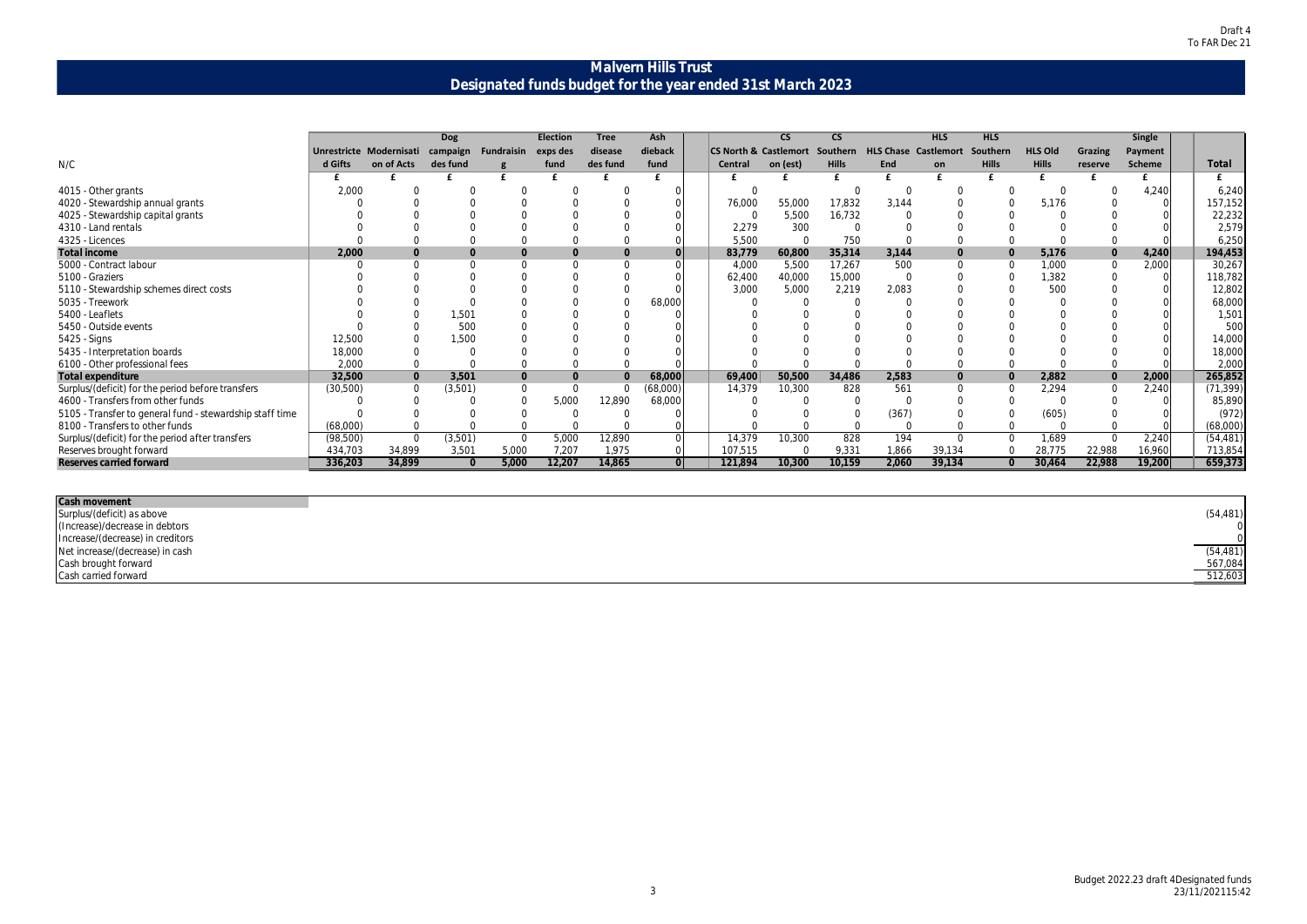| (50, 112)<br>(5,800)<br>106,000<br>(27, 983) |
|----------------------------------------------|
| 22.105<br>49.823                             |
| 71.928                                       |

### **Malvern Hills Trust Restricted funds budget for the year ended 31st March 2023**

|                                                   |               |                       |          |          |                  |                                    |          |             |                  | <b>FIPL</b>                            |             |                 |               |
|---------------------------------------------------|---------------|-----------------------|----------|----------|------------------|------------------------------------|----------|-------------|------------------|----------------------------------------|-------------|-----------------|---------------|
|                                                   |               |                       | Lands    | Lands    |                  |                                    |          | <b>Tree</b> | <b>Boost for</b> | foothill                               |             |                 |               |
|                                                   | Parliamentary | <b>Capital Outlay</b> | Purchase |          |                  | Maintenanc Restricted Picnic bench |          |             |                  | donation biodiversit connection Donkey |             |                 |               |
| N/C                                               | fund          | d'chgd                | fund     | e fund   | <b>Gift fund</b> | donations                          | NIM book | scheme      |                  |                                        | <b>Shed</b> | <b>SDF fund</b> | Total         |
|                                                   |               |                       |          |          |                  |                                    |          |             |                  |                                        |             |                 |               |
| 4015 - Grants                                     |               |                       |          |          |                  |                                    |          |             |                  |                                        | 20,000      |                 | 20,000        |
| 4500 - Investment income @ 3%                     | 11,863        |                       | 27,983   | 5,527    |                  |                                    |          |             |                  |                                        |             |                 | 45,372        |
| 4600 - Transfers from other funds                 |               | 106,000               |          |          |                  |                                    |          |             |                  |                                        |             |                 | 106,000       |
| Total income                                      | 11,863        | 106,000               | 27,983   | 5,527    |                  |                                    |          |             |                  | $\bigcap$                              | 20,000      |                 | 171,372       |
| 5000 - Contract labour                            | 3,000         |                       |          |          |                  |                                    |          |             |                  |                                        | 20,000      |                 | 23,000        |
| 6115 - Investment manager's charges @ 0.6%        | 2,373         |                       | 5,597    | 1,105    |                  |                                    |          |             |                  |                                        |             |                 | 9,074         |
| 8005 - Depreciation - impts to l&b                |               | 100,200               |          |          |                  |                                    |          |             |                  |                                        |             |                 | 100,200       |
| 8100 - Transfers to General fund                  | (11, 263)     |                       |          | (5,527)  |                  |                                    |          |             |                  |                                        |             |                 | (16, 790)     |
| 8100 - Transfers to COD (capital items purchased) | 106,000       |                       |          |          |                  |                                    |          |             |                  |                                        |             |                 | 106,000       |
| Total expenditure                                 | 100,110       | 100,200               | 5,597    | (4, 422) |                  |                                    |          |             |                  | $\Omega$                               | 20,000      |                 | 221,484       |
| Surplus/(deficit) for the period                  | (88, 247)     | 5,800                 | 22,386   | 9,948    |                  |                                    |          |             | $\Omega$         |                                        | $\Omega$    | $\overline{O}$  | (50, 112)     |
| Reserves brought forward                          | 395,425       | 1,556,824             | 932,752  | 184,224  | 9,707            | 183                                | 2,733    | 700         | 2,979            | 11,200                                 | $\Omega$    |                 | 453 3,097,180 |
| Reserves carried forward                          | 307,178       | 1,562,624             | 955,138  | 194,172  | 9,707            | 183                                | 2,733    | 700         | 2,979            | 11,200                                 |             |                 | 453 3,047,068 |

| Cash movement                                                             |  |
|---------------------------------------------------------------------------|--|
| Surplus/(deficit) as above                                                |  |
| Add back COD movement (not cash)                                          |  |
| Add back funds transferred from investment portfolio to cover expenditure |  |
| less LA investment income retained in portfolio                           |  |
| Net increase/(decrease) in cash                                           |  |
| Cash brought forward                                                      |  |
| Cash carried forward                                                      |  |

| 1 Capital items purchased from Parliamentary fund |         |
|---------------------------------------------------|---------|
| Blac khill car park upgrade                       | 6,000   |
| <b>Lower Shed</b>                                 | 100,000 |
|                                                   |         |
|                                                   |         |
|                                                   |         |
|                                                   | 106,000 |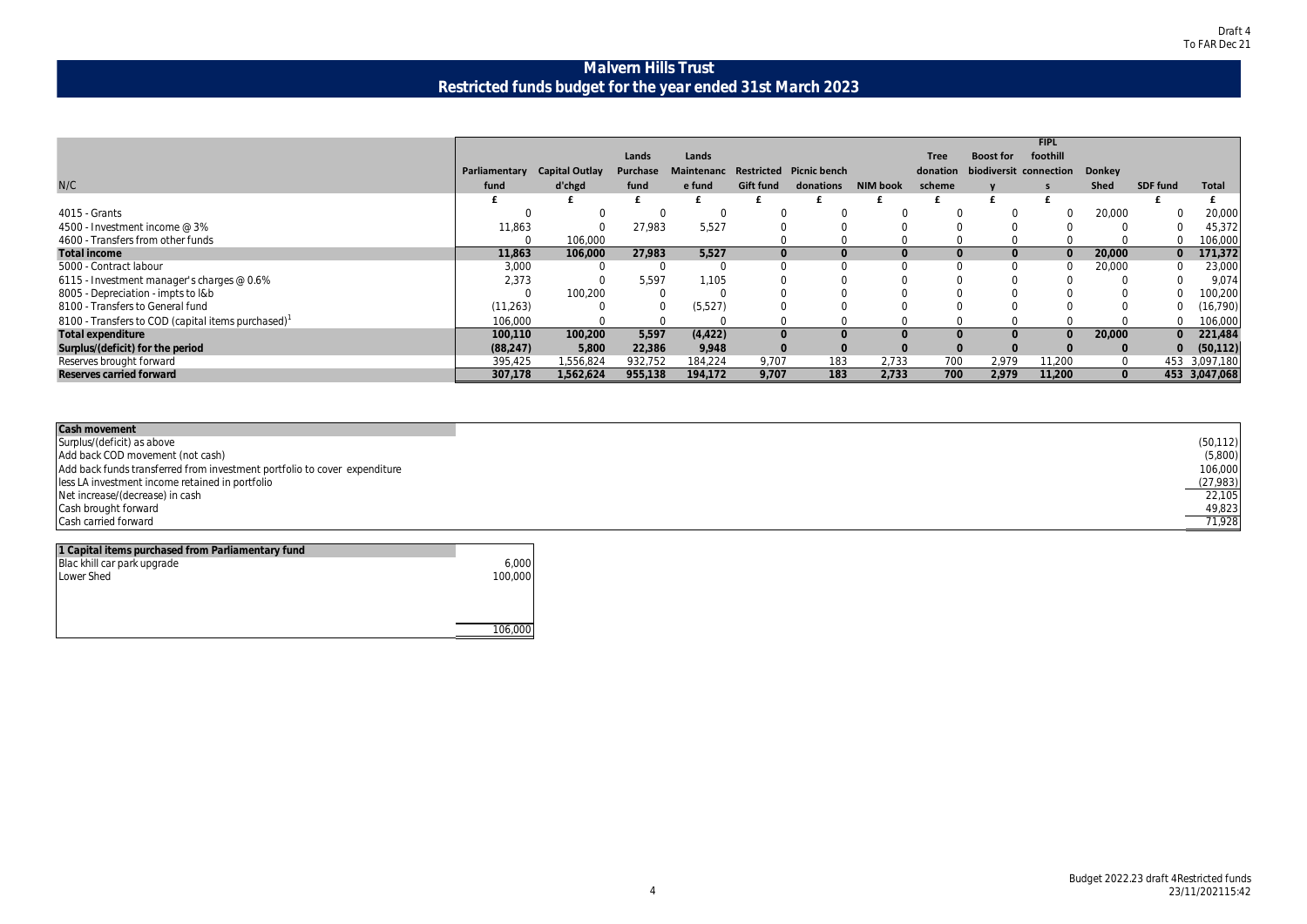## **Malvern Hills Trust Cash flow movement by fund group 2022/23**

|                               | General   | Designated Restricted |        |          |
|-------------------------------|-----------|-----------------------|--------|----------|
|                               | fund      | funds                 | funds  | Total    |
|                               |           |                       |        |          |
| Cash balances brought forward | 289,450   | 567.084               | 49.823 | 906.357  |
| Net cash inflow/(outflow)     | (28, 592) | (54.481)              | 22.105 | (60,968) |
| Cash balances carried forward | 260.858   | 512.603               | 71.928 | 845.389  |

### **General fund monthly cash flow**

|                                  | April     | Mav      | June    | July     | August    | September | October   | November December |         | January   | February  | March    |
|----------------------------------|-----------|----------|---------|----------|-----------|-----------|-----------|-------------------|---------|-----------|-----------|----------|
|                                  |           |          |         |          |           |           |           |                   |         |           |           |          |
| Surplus/(deficit) for the period | (23,014)  | (25,615) | 215,576 | (47,935) | (41,519)  | (48, 421) | (22,370)  | (60, 719)         | 217,892 | (50, 597) | (61,060)  | (51,210) |
| Add back depreciation            | 3,250     | 3.250    | 3.250   | 3,250    | 3.250     | 3,250     | 3,250     | 3.250             | 3,250   | 3,250     | 3.250     | 3,250    |
| Less capital expenditure         | (68,600)  |          |         |          |           |           |           |                   |         |           |           | 0        |
| Net cash inflow/(outflow)        | (88, 364) | (22,365) | 218.826 | (44,685) | (38, 269) | (45,      | (19, 120) | (57)<br>.469)     | 221.142 | (47, 347) | (57, 810) | (47,960) |
| Cash balance brought forward     | 289.450   | 201.086  | 178.721 | 397.548  | 352.863   | 314.594   | 269.423   | 250.303           | 192.834 | 413.975   | 366.628   | 308,818  |
| Cash balance carried forward     | 201.086   | 78.721   | 397.548 | 352.863  | 314.594   | 269.423   | 250.303   | 192.834           | 413.975 | 366.628   | 308.818   | 260,858  |